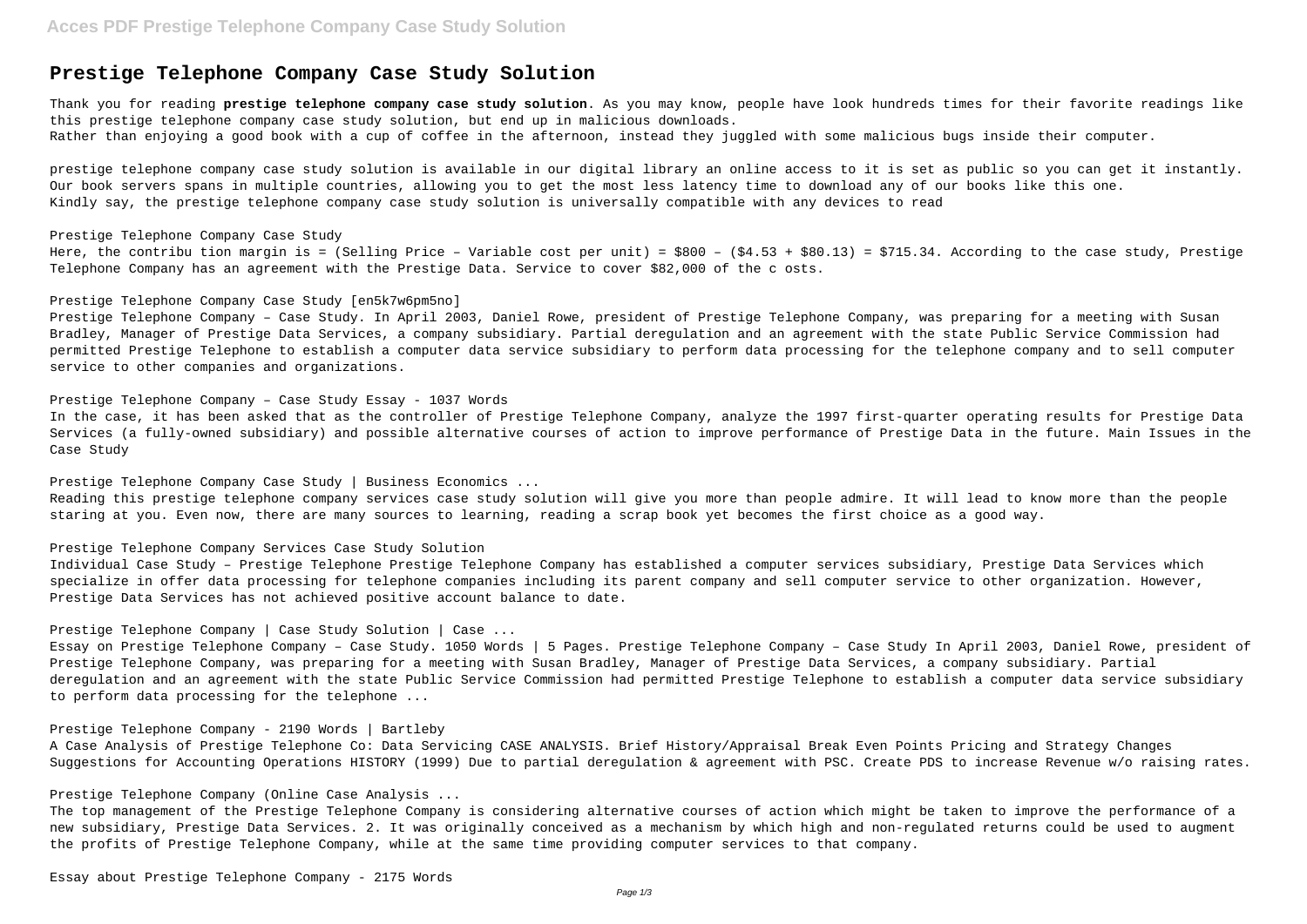# **Acces PDF Prestige Telephone Company Case Study Solution**

—Prestige Telephone will need to absorb Prestige Data's relevant fixed costs. —Prestige Telephone will have to pay higher rates for services previously provided by Prestige Data Services. Regardless of possible sunk costs such as equipment leases (\$95,000), Prestige Data Service positively contributes to the parent company.

Prestige Telephone Company Business Analysis Free Essay ...

CVP ANALYSIS. Prestige Telephone Company. In April 2003, Daniel Rowe, president of Prestige Telephone Company, was preparing for a meeting with Susan Bradley, Manager of Prestige Data Services, a company subsidiary. Partial deregulation and an agreement with the state Public Service Commission had permitted Prestige Telephone to establish a computer data service subsidiary to perform data processing for the telephone company and to sell computer service to other companies and organizations.

### CVP ANALYSIS Prestige Telephone Company

Prestige Telephone Company – Case Study In April 2003, Daniel Rowe, president of Prestige Telephone Company, was preparing for a meeting with Susan Bradley, Manager of Prestige Data Services, a company subsidiary. Partial deregulation and an agreement with the state Public Service Commission had permitted Prestige Telephone to establish a computer data service subsidiary to perform data processing for the telephone company and to sell computer service to other companies and organizations.

Essay on Prestige Telephone Company – Case Study - 1050 ...

Vrio analysis for Prestige Telephone Company case study identified the four main attributes which helps the organization to gain a competitive advantages. The author of this theory suggests that firm must be valuable, rare, imperfectly imitable and perfectly non sustainable.

### Prestige Telephone Company Case Study Solution and ...

d. Reducing hours would reduce demand for commercial revenue hours by 20%, from 138 hours to 110 hours. At that level, the total contribution would be: 110 hours x (\$800 - \$71.5) = \$80,135 or \$20,398 less than at present. c. An increase in promotion that would increase commercial

### Prestige Telephone Company by Abhijeet Panda

Question: Prestige Telephone Company – Case Study In April 2003, Daniel Rowe, President Of Prestige Telephone Company, Was Preparing For A Meeting With Susan Bradley, Manager Of Prestige Data Services, A Company Subsidiary. Partial Deregulation And An Agreement With The State Public Service Commission Had Permitted Prestige Telephone To Establish A Computer ...

Prestige Telephone Company – Case Study In April 2 ...

Prestige Telephone Company Case Solution, Analysis & Case Study Help Prestige Telephone Company Case Solution Why or why not? 2. How has their strategic adjust and quick reversal affected their prospects? Do you think this e

### Prestige Telephone Company Case Study Help

Step 2 - Reading the Prestige Telephone Co., Chinese Version HBR Case Study To write an emphatic case study analysis and provide pragmatic and actionable solutions, you must have a strong grasps of the facts and the central problem of the HBR case study. Begin slowly - underline the details and sketch out the business case study description map.

Prestige Telephone Co., Chinese Version Case Study ...

Interhost Solutions Case Study Solution. Interhost Solutions (IHS) utilized some business plans in starting the company.The founders set clear KPIs and make use of some business frameworks. In the beginning, they tried to apply the Lean Start-up method, but they say that it was difficult for the service company to stick to it. This fact is really insightful because simultaneous experimentation ...

"Prestige Telephone Company Case Study Solution" Essays ...

View Essay - 221385413-Prestige-Telephone-Company-Case-Study from HOMEWORK 351 at University of Texas. Case Summary Prestige Data Services is a subsidiary of Prestige Telephone Company, designed to

221385413-Prestige-Telephone-Company-Case-Study - Case ...

An independent regulated telephone company has established a computer services subsidiary that seems to remain unprofitable. Managers must determine whether it is profitable or not and consider changes in pricing or promotion that might improve profitability. A rewritten version of an earlier case.